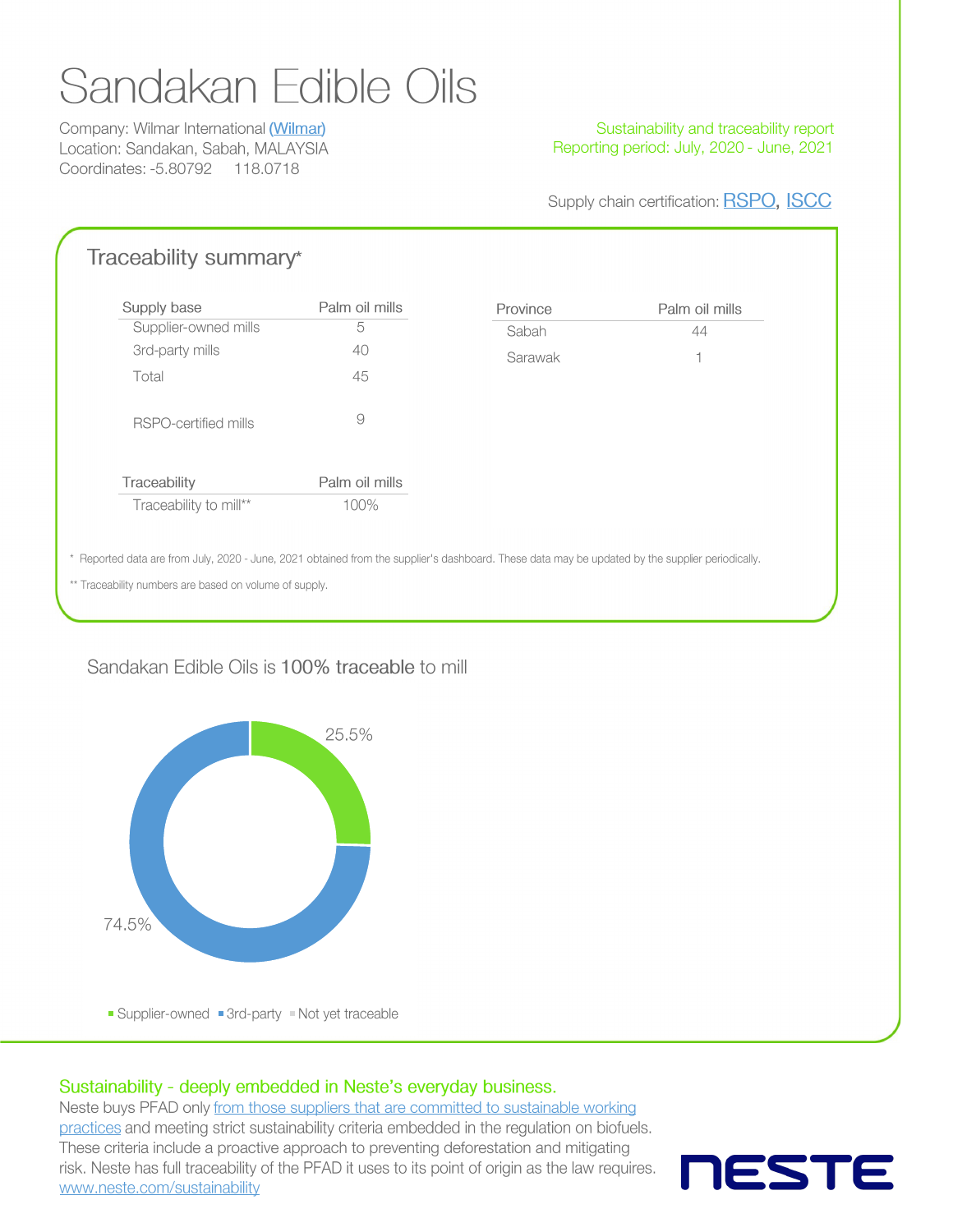## Sandakan Edible Oils

#### List of suppliers

Reporting period: July, 2020 - June, 2021

| UML ID#      |                                                 |                                                                     | Certification |             |          |          |           |
|--------------|-------------------------------------------------|---------------------------------------------------------------------|---------------|-------------|----------|----------|-----------|
|              | Parent company                                  | Supplier name                                                       | <b>RSPO</b>   | <b>ISCC</b> | Country  | Latitude | Longitude |
| PO1000002706 | <b>Boustead Plantations Bhd</b>                 | Boustead Gradient Sdn Bhd (Nak<br>Mill)                             | <b>MB</b>     |             | Malaysia | 5.90029  | 117.85428 |
| PO1000003736 | <b>Boustead Plantations Bhd</b>                 | Boustead Rimba Nilai Sdn Bhd<br>(Rimba Nilai Mill)                  |               |             | Malaysia | 6.25758  | 117.31595 |
| PO1000003751 | <b>Boustead Plantations Bhd</b>                 | Boustead Rimba Nilai Sdn Bhd<br>(Tawai Mill)                        |               |             | Malaysia | 5.64597  | 117.32800 |
| PO1000003856 | Budaya Potensi Sdn Bhd                          | Sg Ruku Oil Palm Plantation Sdn<br><b>Bhd</b>                       |               |             | Malaysia | 5.56367  | 117,90028 |
| PO1000003742 | Cepat Wawasan Group Berhad                      | Prolific Yield Sdn Bhd                                              |               |             | Malaysia | 5.71807  | 117.82768 |
| PO1000003894 | Chellam Plantations (Sabah) Sdn<br><b>Bhd</b>   | Sook Oil Mill Sdn Bhd                                               |               |             | Malaysia | 5.33436  | 116,36261 |
| PO1000000185 | <b>Hap Seng Plantations Holdings</b><br>Sdn Bhd | Hap Seng Plantations (River<br>Estates) Sdn Bhd (Bukit Mas POM)     | IP            |             | Malaysia | 5.33677  | 118.47450 |
| PO1000002136 | Hap Seng Plantations Holdings<br>Sdn Bhd        | Hap Seng Plantations (River<br>Estates) Sdn Bhd (Tomanggong<br>POM) | <b>MB</b>     |             | Malaysia | 5.42843  | 118.65819 |
| PO1000003100 | Hap Seng Plantations Holdings<br>Sdn Bhd        | Jeroco Plantations Sdn Bhd<br>(Jeroco 2)                            | <b>MB</b>     | <b>MB</b>   | Malaysia | 5.43117  | 118,41904 |
| PO1000003789 | <b>IJM Plantations Bhd</b>                      | Desa Talisai Palm Oil Mill Sn Bhd                                   |               |             | Malaysia | 5.70640  | 117,53580 |
| PO1000003790 | <b>IJM Plantations Bhd</b>                      | Minat Teguh Palm Oil Mill                                           |               |             | Malaysia | 5.81766  | 117,86883 |
| PO1000003741 | <b>IJM Plantations Bhd</b>                      | Sabang Mill Sdn Bhd (Mill 1)                                        |               |             | Malaysia | 6.23698  | 117.52934 |
| PO1000003792 | <b>IJM Plantations Bhd</b>                      | Sabang Mill Sdn Bhd (Mill 2)                                        |               |             | Malaysia | 6.35224  | 117,47504 |
| PO1000004794 | Keningau Palm Oil Mill Sdn Bhd                  | Keningau Palm Oil Mill Sdn Bhd                                      |               |             | Malaysia | 5.10935  | 116.09415 |
| PO1000003813 | Kilang Kelapa Sawit Fortuna                     | Kilang Kelapa Sawit Fortuna                                         |               |             | Malaysia | 6.04750  | 117.21970 |
| PO1000003824 | Kim Loong Resources Bhd                         | Desa Kim Loong Palm Oil Sdn Bhd                                     |               |             | Malaysia | 5.12993  | 116.26556 |
| PO1000003826 | Kim Loong Resources Bhd                         | Kim Loong Sabah Mill Sdn Bhd                                        |               |             | Malaysia | 5.46700  | 116.98998 |
| PO1000007538 | <b>LCH Group of Companies</b>                   | LCH Palm Oil Mill Sdn Bhd                                           |               |             | Malaysia | 5.66184  | 117,81157 |
| PO1000003838 | <b>LFK Group</b>                                | Ladang Mill Sdn Bhd                                                 |               |             | Malaysia | 5.61828  | 117.64528 |
| PO1000003841 | Malbumi                                         | Sukau POM (Malbumi)                                                 |               |             | Malaysia | 5.56891  | 118,20299 |
| PO1000003844 | Malsa Corporation Sdn Bhd                       | Malsa Corporation Sdn Bhd                                           |               |             | Malaysia | 5.78108  | 117,65867 |
| PO1000004797 | Melangking Oil Palm Plantation<br>Sdn Bhd       | Melangking Oil Palm PlantationSdn<br><b>Bhd</b>                     |               |             | Malaysia | 5.62189  | 118.24559 |
| PO1000008315 | Monsok Palm Oil Mill Sdn Bhd                    | Monsok                                                              |               |             | Malaysia | 5.67155  | 117.41287 |

**NESTE** 

\* Coordinates provided by the Universal Mill List, downloaded 1 February, 2022.

\*\* Supplier not traceable and/or the supplier is a trader/bulking facility.